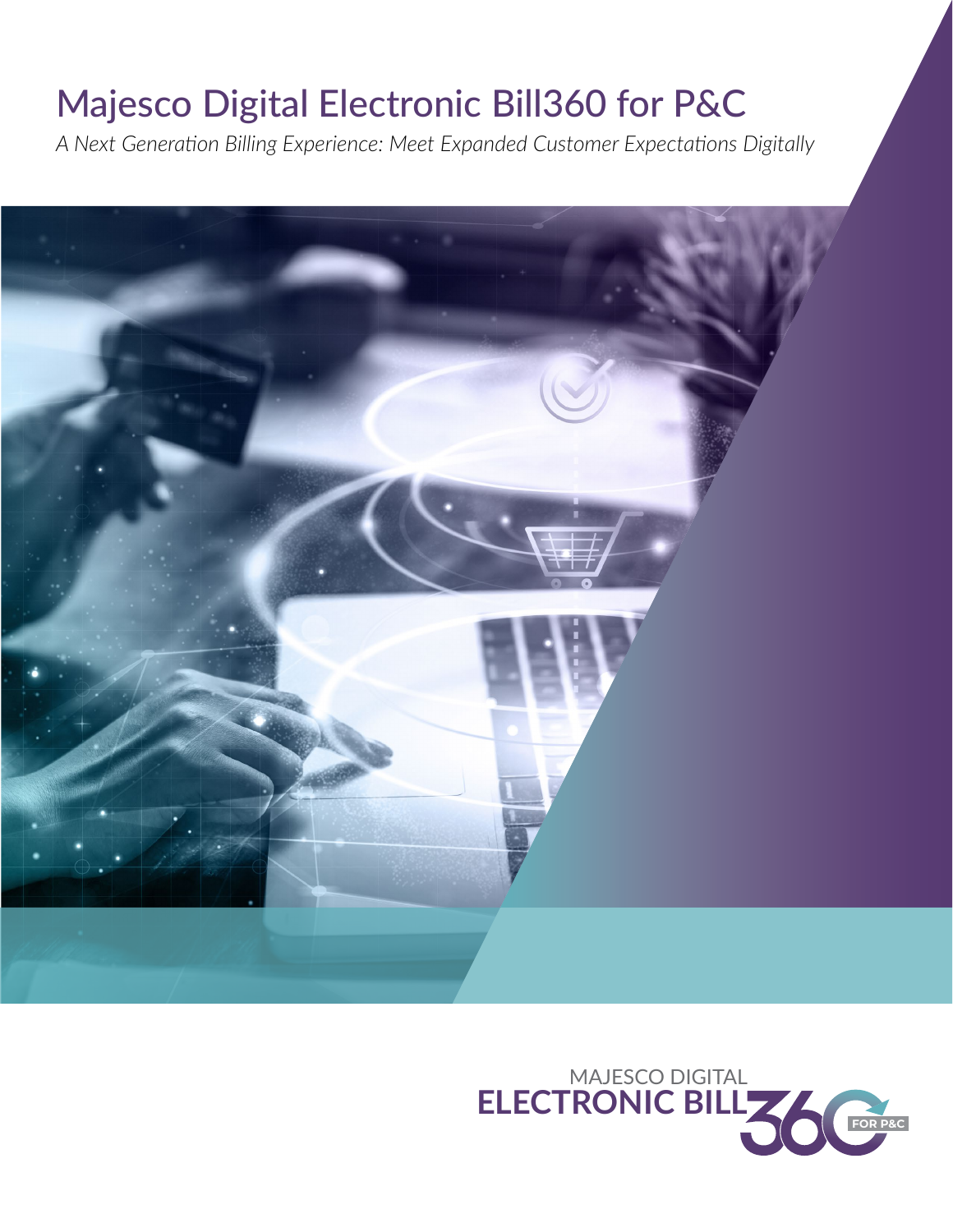# Purpose-Built with Extraordinary Customer Experiences in Mind

Customers are increasingly demanding digital billing and payments. This shifts billing from a financial transaction to a customer engagement opportunity, offering a strategic opportunity to create enhanced customer engagement, retention, and loyalty.

Achieving this demands moving beyond delivery of accurate and timely bills, to creating new digital billing and payment capabilities well beyond the traditional transactional portal. It requires next-gen digital experiences with access to new payment channels and technology partners to deliver a truly nextgen e-commerce experience.



## From Ordinary to Extraordinary Experiences: Majesco Digital Electronic Bill360 for P&C

That next gen billing experience is here with Majesco Digital Electronic Bill360 for P&C! It puts billing front and center in insurers' customer engagement and digital strategies – supporting the growing demand for new payment methods, billing plans, and access to real-time billing information.

Insurers can be confident that it supports the growth and innovation necessary to not only stay relevant but also position them as market leaders who continue to respond to meet customers' shifting demands - while also delighting them.

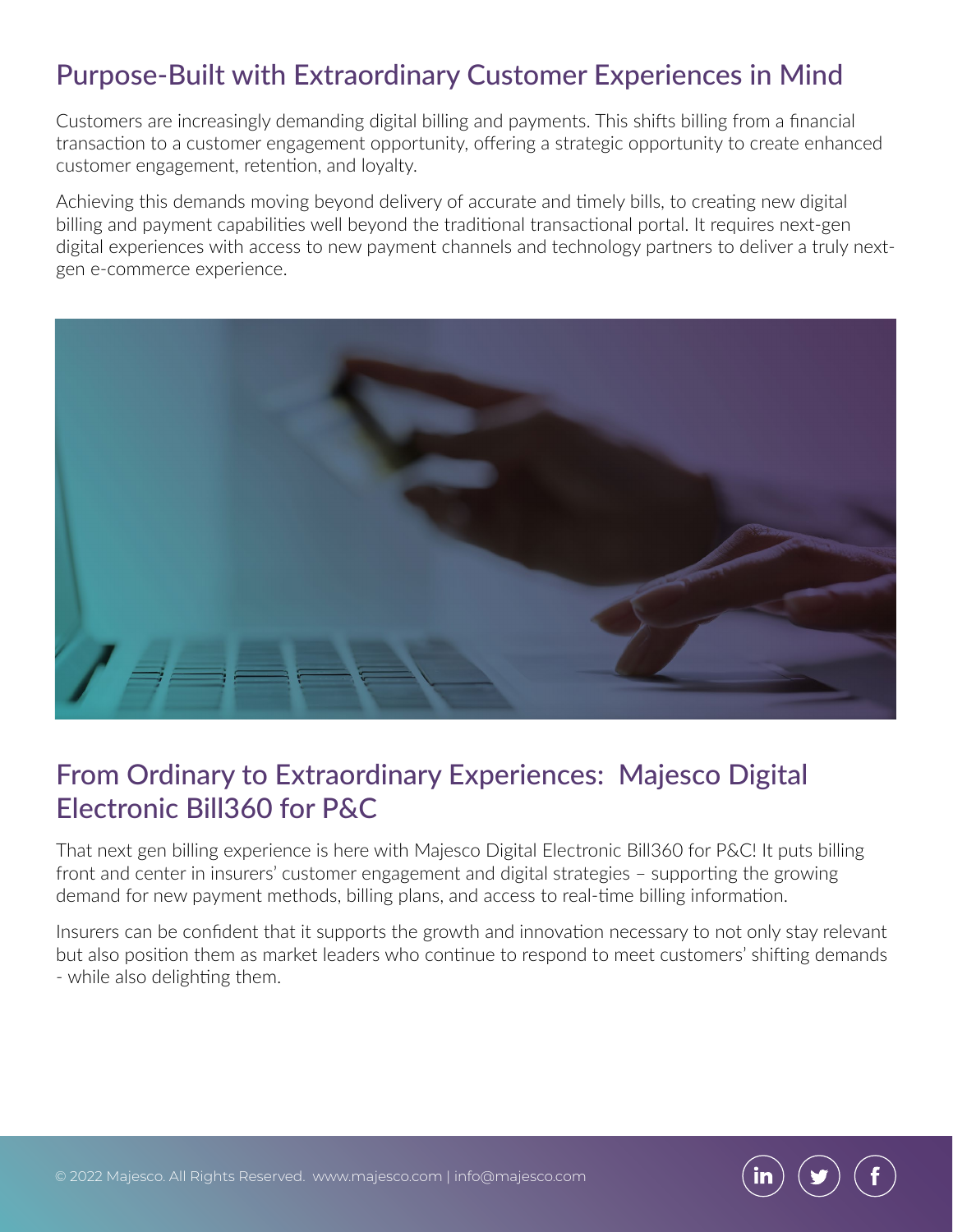## Digital Business Value Delivered. Today and Tomorrow.

Built on the Majesco Digital1st® Insurance, a no code / low code Digital Experience Platform, Majesco Digital Electronic Bill360 for P&C creates a holistic billing and payments self-service experience that simplifies interactions including:

#### **OPTIMIZED & RESPONSIVE USER EXPERIENCE**

Provide customers autonomy as they manage their billing experience – from self-registration, guest payments, management of multiple policies, one-time and recurring payment to much more.

#### **BILL & PAYMENT HISTORY**

Access payment history and the status of upcoming payments and due dates.

#### **BILL & PAYMENT UPDATES**

Make changes to payment plan, set up/enable digital payment processing, and make payments through a variety of digital payment modes. When payments are sent, a digital confirmation that the payment has been successfully received is sent.



#### **SECURE & SCALABLE TRANSACTIONS**

Secure frictionless payments that adapt as customer expectations shift.

#### **24X7 AVAILABILITY**

Available for users anytime / anywhere.

#### **CORE INTEGRATION**

Pre-integrated with Majesco Core Suite for P&C and can easily be integrated with any other core solutions.

*"Billing can seem like a routine back-end process, but it is one that touches every customer and done wrong, can have a tremendously negative impact on the customer relationship. It is a powerful signal of the kind of customer service that will be delivered by an insurer across all touchpoints. Utilizing a seamless and flexible solution allows insurers to deliver on an important "moment of truth" while freeing up resources to continue to transform the customer experience in other areas."*

**- Karlyn Carnahan, Head of Insurance, North America at Celent**